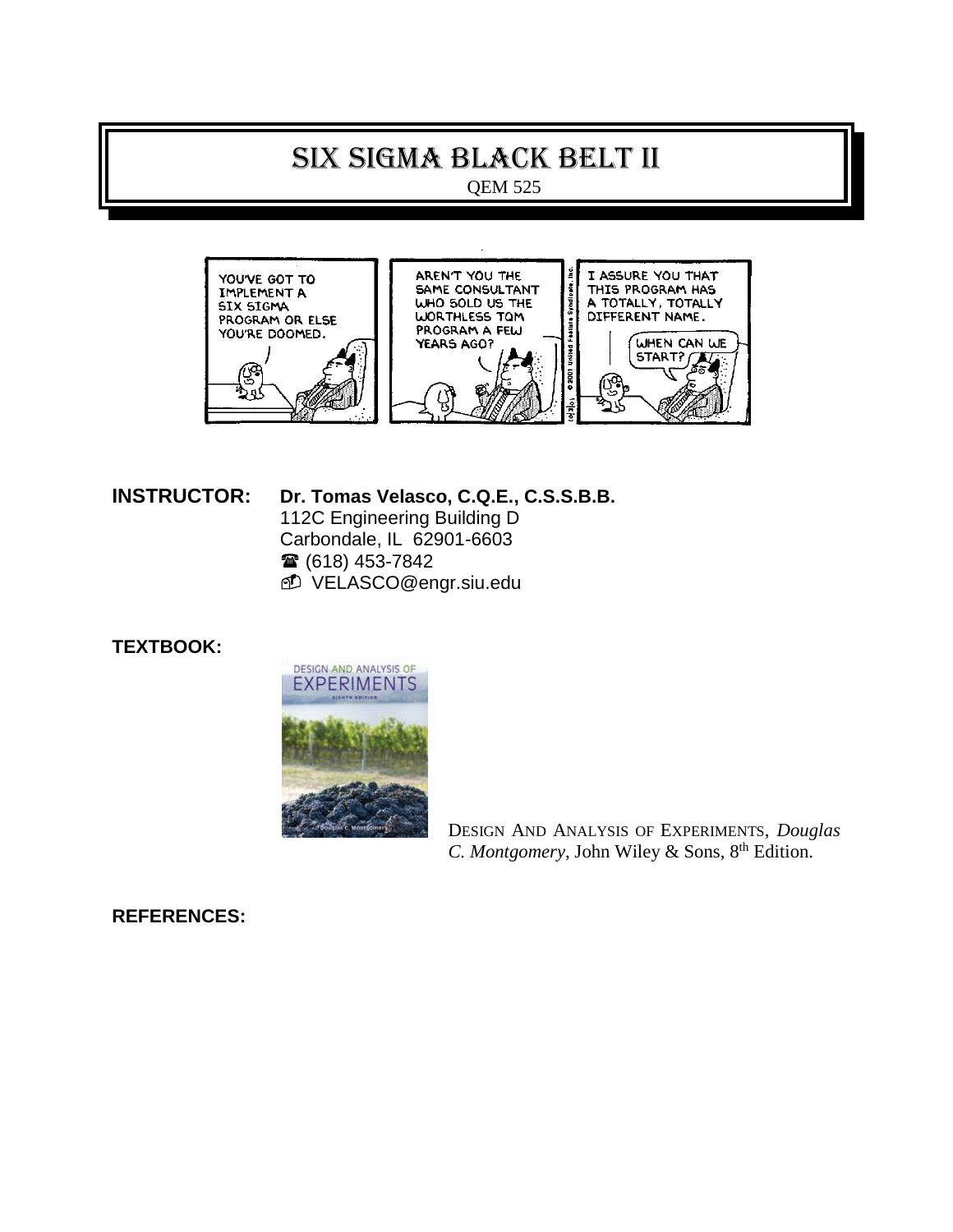

 IMPLEMENTING SIX SIGMA – SMARTER SOLUTIONS USING STATISTICAL METHODS, *Forrest W. Breyfogle III*, John Wiley & Sons, 2nd Edition.



 SIX SIGMA POCKET GUIDE, *Rath & Strong*, Rath & Strong, Inc; Spiral edition.



 WHAT IS SIX SIGMA, *[Peter S. Pande](http://www.amazon.com/exec/obidos/search-handle-url/index=books&field-author=Pande%2C%20Peter%20S./104-9362036-7755904) & [Larry Holpp](http://www.amazon.com/exec/obidos/search-handle-url/index=books&field-author=Holpp%2C%20Larry/104-9362036-7755904)*, McGraw-Hill Trade.



# **Objective:**

The purpose of this course is to provide the student with the most advanced areas of the knowledge of Six Sigma black-belt training. Topics include factorial designs, fractional factorial experiments, response surface methodology, robust design and process, Design for Six Sigma and other advanced six sigma tools and techniques.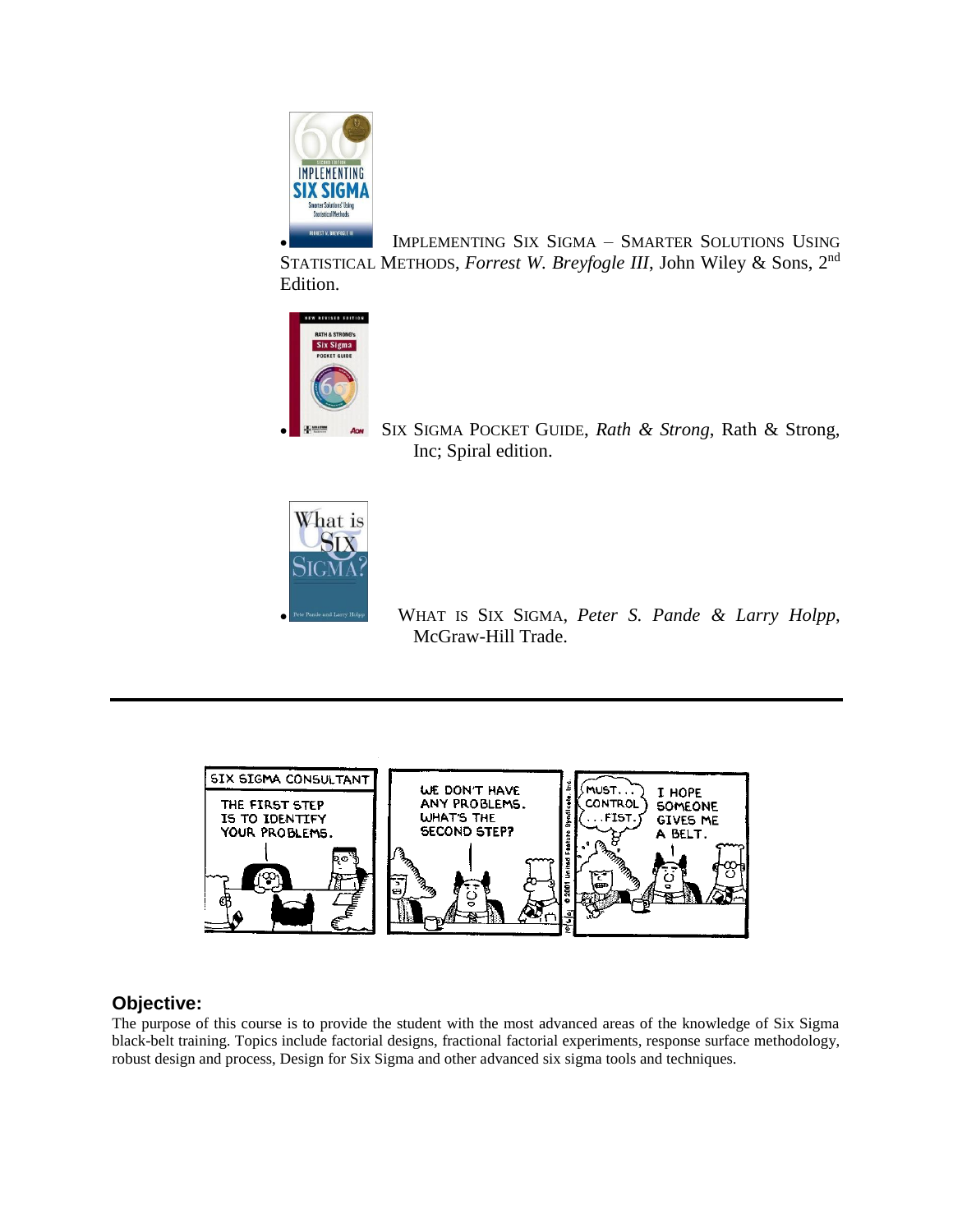#### **Requirements:**

Major emphasis will be placed on reading and understanding the material from the class, suggested reference material, and in homework assigned.

## **Grading:**

- 3 Examinations, each of which counts 20% towards your grade.
- Homework and Quizzes, which count 20% towards your grade.
- Final Project, which counts 20% towards your grade.

## **Standards:**

Letter grades are assigned based on the total number of points accumulated.

- $\bullet$  A : 90% and higher
- $\bullet$  B: 80% 89.99%
- $\bullet$  C: 70% 79.99%
- D : 60% 69.99%
- F : Less than 60%



## **Grading Policy:**

Assignments are due at class time. Missed examinations and assignments have a 10% penalty per day, imposed when turned in, unless an appropriate, prior excuse is provided to the instructor. The missed examination must be completed on the make-up date set by the instructor.

#### **Academic Conduct:**

Cheating on examinations, submitting work of other students as your own, or plagiarism in any form will result in penalties ranging from an **F** on the assignment to expulsion from the university, depending on the seriousness of the offense.

#### **Office Hours:**

10:30 am to 12:00 m on Mondays, 11:00 am to 12:00 m. on Tuesdays, 10:00 am to 12:00 m. on Wednesdays, 2:00 pm to 3:30 pm on Thursdays; other hours by appointment.

#### **Equipment and Software:**

Hand-held calculator and any computer-based spreadsheet.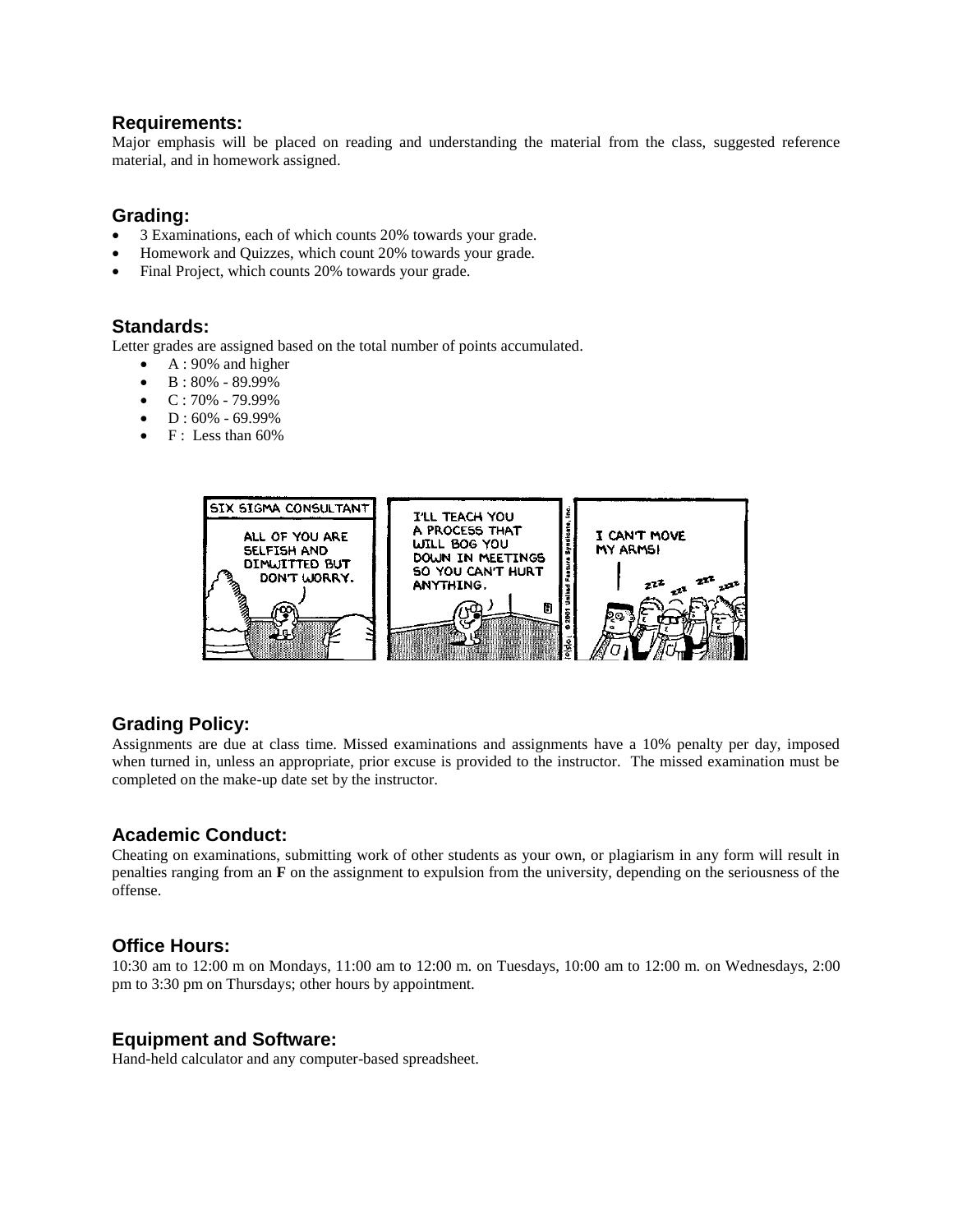

# **Schedule:**

| <b>LESSON</b>   | TOPIC                                                                    |
|-----------------|--------------------------------------------------------------------------|
|                 |                                                                          |
|                 | Graeco-Latin Square Design & Model Adequacy Checking                     |
|                 | Graeco-Latin Square: Duncan's Test & Sample Size Analysis                |
|                 | Introduction to Factorial Designs & Model Adequacy Checking              |
|                 | Factorial: Duncan's Comparisons Test & Choice of Sample Size             |
|                 | 2 <sup>2</sup> Factorial Design & Model Adequacy Checking                |
| 6               | 2 <sup>2</sup> Factorial: Duncan's Comparisons Test & Choice Sample Size |
|                 | 2 <sup>3</sup> Factorial Design & Model Adequacy Checking                |
| 8               | 2 <sup>3</sup> Factorial: Duncan's Comparisons Test & Choice Sample Size |
| 9               | 2 <sup>k</sup> Factorial Design & Model Adequacy Checking                |
| 10 <sup>2</sup> | 2 <sup>k</sup> Factorial: Duncan's Comparisons Test & Choice Sample Size |
| 11              | 2 <sup>k-1</sup> Fractional Factorial Design & Model Adequacy Checking   |
| 12              | 2 <sup>k-2</sup> Fractional Factorial Design & Model Adequacy Checking   |
| 13              | Introduction to Response Surface Methods                                 |
| 14              | Introduction to Taguchi Methods                                          |



## **SIU Policy on Incomplete Grades:**

An INC is assigned when, for reasons beyond their control, students engaged in passing work are unable to complete all class assignments. An INC must be changed to a completed grade within a time period designated by the instructor but not to exceed one year from the close of the term in which the course was taken, or graduation,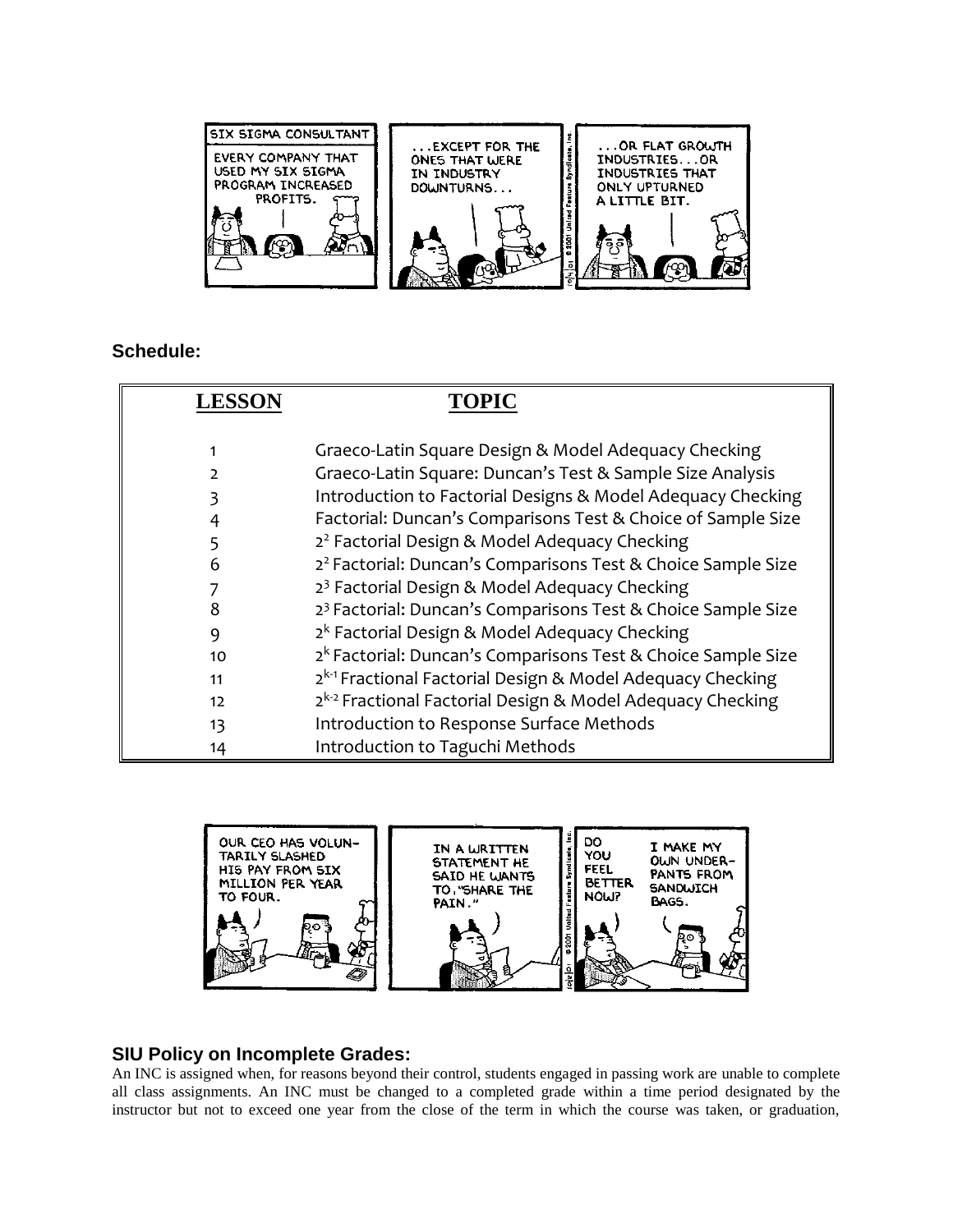whichever occurs first. Should the student fail to complete the course within the time period designated, not to exceed one year, or graduation, whichever occurs first, the incomplete will be converted to a grade of F and the grade will be computed in the student's grade point average. Students should not reregister for courses in which an INC has been assigned with the intent of changing the INC grade. Re-registration will not prevent the INC from being changed to an F.

# **Mobile Technology Policy:**

Cell phones should be turned off during class-time (including during tests).

## **Inclusive Excellence:**

SIU contains people from all walks of life, from many different cultures and sub-cultures, and representing all strata of society, nationalities, ethnicities, lifestyles, and affiliations. Learning from and working with people who differ from you is an important part of your education in this class, as well as an essential preparation for any career.

## **SIU Student Code of Conduct/Plagiarism:**

Please consult the following sites for information on the SIU's student code of conduct and Morris Library's guide on plagiarism:

- SIU Student Code of Conduct: http://policies.siu.edu/documents/StudentConductCodeFINALMay32011.pdf
- Morris Library Guide on Plagiarism: http://libguides.lib.siu.edu/plagiarism

#### **Emergency Procedures:**

Southern Illinois University Carbondale is committed to providing a safe and healthy environment for study and work. Because some health and safety circumstances are beyond our control, we ask that you become familiar with the S.I.U.C. Emergency Response Plan and Building Emergency Response Team (BERT) program. Emergency response information is available on posters in buildings on campus, available on the BERT's website at [www.bert.siu.edu,](http://www.bert.siu.edu/) Department of Public Safety's website [www.dps.siu.edu](http://www.dps.siu.edu/) (disaster drop down) and in the Emergency Response Guidelines pamphlet. Know how to respond to each type of emergency.

Instructors will provide guidance and direction to students in the classroom in the event of an emergency affecting your location. It is important that you follow these instructions and stay with your instructor during an evacuation or sheltering emergency. The Building Emergency Response Team will provide assistance to your instructor in evacuating the building or sheltering within the facility.

## **Resources for Academic Assistance:**

- Learning Support Services: http://tutoring.siu.edu/
	- Provides academic assistance in courses/tutoring
- Disability Support Services: http://disabilityservices.siu.edu/
	- Provides the required academic and programmatic support services to students with permanent and temporary disabilities
- SIUC Writing Center: http://write.siu.edu/
	- Offers free tutoring services to all SIUC undergraduate and graduate students and faculty.